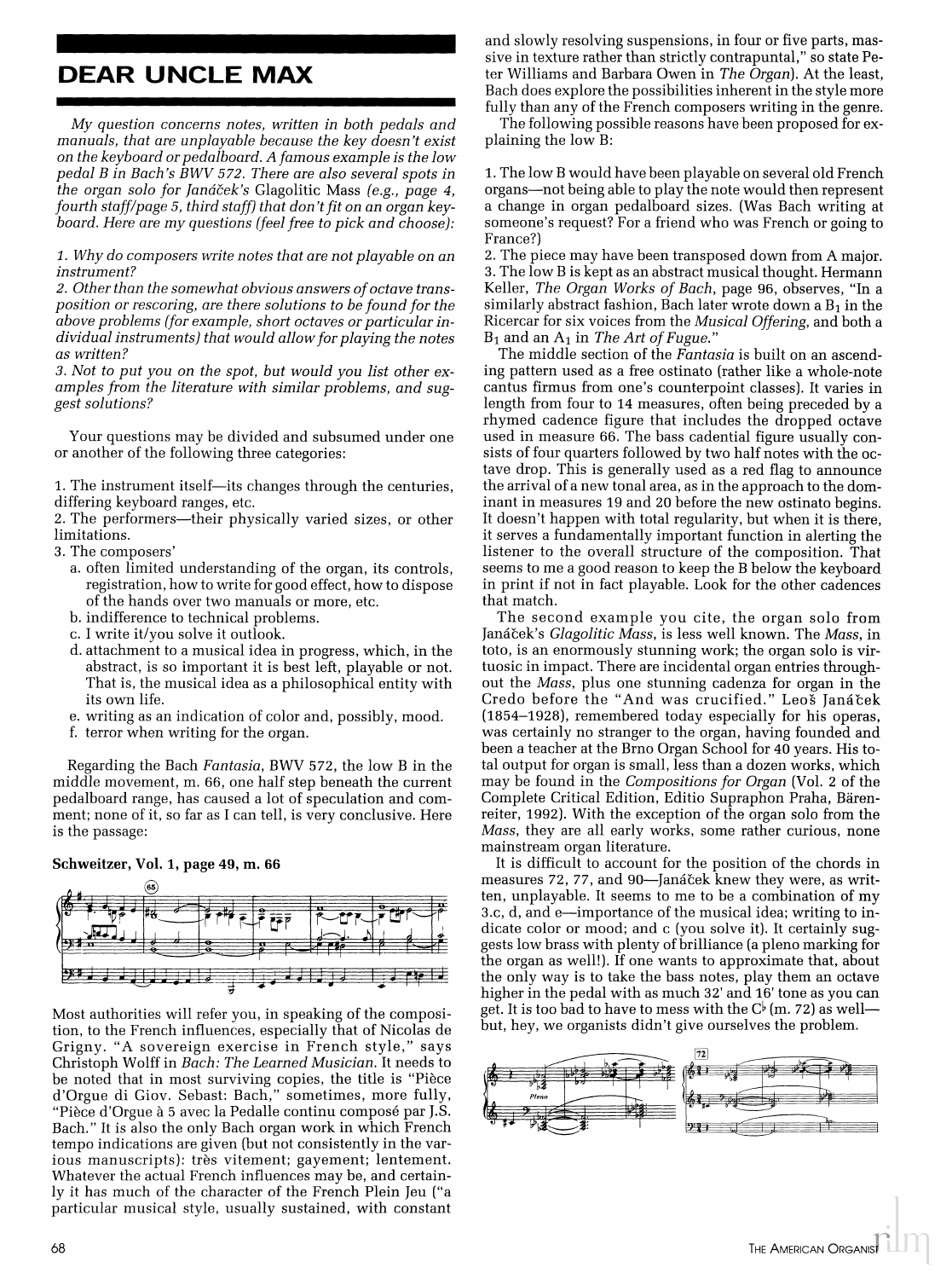

The Universal editions—the solo published as a single work apart from the Mass, the vocal score, and the orchestral score—are all substantially the same, with only a few minute changes in the vocal score accompaniment. The collected works edition must have a most interesting story! It would seem that Janáček approved the Universal editions from which the work has been performed for years. However, there are a considerable number of changes in the copy offered in the collected works from 1992. The addition of key signatures: E major, A-flat, A, D, B, B-flat, A, E, B-flat, B, etc., ending with a G<sup>#</sup>-minor chord instead of an A<sup>b</sup>-minor chord is but one; alterations in notes and held chords are others. Library shelves do not seem to be sagging from works about Janáček, and one needs to understand more about his theories of tonality to understand if these are truly good changes.  $G^*$  and  $A^{\flat}$  are not synonymous. I am not able, with the information I have, to evaluate the changes, but somehow it seems to be a more integrated composition as printed over the years by Universal. Smoothing out the enharmonic spellings takes away some of the inner tensions of the piece for the performer. That, we can agree, is just my opinion and not, at that, so solidly grounded. However, at the end of the Collected Organ Works is given a facsimile of the copy of Fr. Michaleks-a three-staff version throughout. Here is how he wrote out and presumably performed measure 72:



This version lacks the "growl" of the Universal edition—a shame to put the whole of it up an octave. Easier to play, though.

Before I jump off with some other examples, I would like to mention a phenomenon I have seen many times, which I refer to under 3.f. at the beginning. It is a composer's terror when confronted with writing for the organ the first time. Throughout my teaching career I have been blessed by being in a music division with a large and famous composition department; in addition, there are often excellent composers among the other faculty. On asking them if they have considered writing for the organ, the usual response is, "I would like to but just don't know anything about the instrument!" The offer to try things out for them and let them hear a work in progress is not rebuffed but put on permanent hold. It's too bad. After a few compositions, most get the knack-look how many non-organists write well and copiously. What can we do? Continue to commission works?

I am sure everyone has favorite examples of notes that are not playable, I will mention just a few that have struck me through the years. Little commentary is needed. The first example falls under my outline as No. 2-performers of varied sizes. It is in the Allegretto cantando of the Fantaisie in C by César Franck (a slighted work). In the Allegretto cantando (m. 27 ff.), there is no more use trying to give this to a student with small hands than to give a Munchkin from the land of Oz the pedal part of the Sowerby Pageant to play. The wedge-shaped accompaniment figure with the sixth, the octave, and the tenths is so typical of Franck (who, we are told had a large reach) that any attempt to "correct" or simplify ends in a mangled performance and despair for performer and listener alike. It needs a legato as is. Sorry, that's it.



The second example is from Reger's Fantasy on "How Brightly Shines the Morning Star," Op. 40, No. 1. The Introduction begins so:



One remembers E. Power Biggs saying, "I would play Reger if someone would edit out the extra notes!" If your hands are nearly normal (whatever that means), try knocking off the lower octave doublings of the right hand when necessary, and do the opposite with the left-knock off the upper doublings when you have to. If your instrument requires supercouplers to get a full sound, you have your octaves restored; if not, use a full registration. The theory is, inner voices are the most difficult to hear; thus, keep the directionality of the top and bottom line of the hand parts intact, dropping, where necessary for your hand size, unnecessary octave doubling in the middle voices. Little will be lost. Try it; perhaps none of us will find it necessary to omit the same notes-the harmony must be complete, however.

My final examples come from Schoenberg's Opus 40, Variations on a Recitative. They are not as bad as they appearyou must understand that Schoenberg wrote what he wanted to hear, including writing the pedal part down an octave when a 16' pitch was to sound rather than considering what the ranges of the keyboards are and how organists use them—this is my 3.c—I write it/you solve it. (Please note that I am using the edition from the Collected Works and not Carl Weinrich's edition for H.W. Gray, where solutions are included.) The first is an over-the-top to a high  $C^*$  (m. 92), which somehow one has to maneuver downward to a foundational 4' pitch. No real problem.